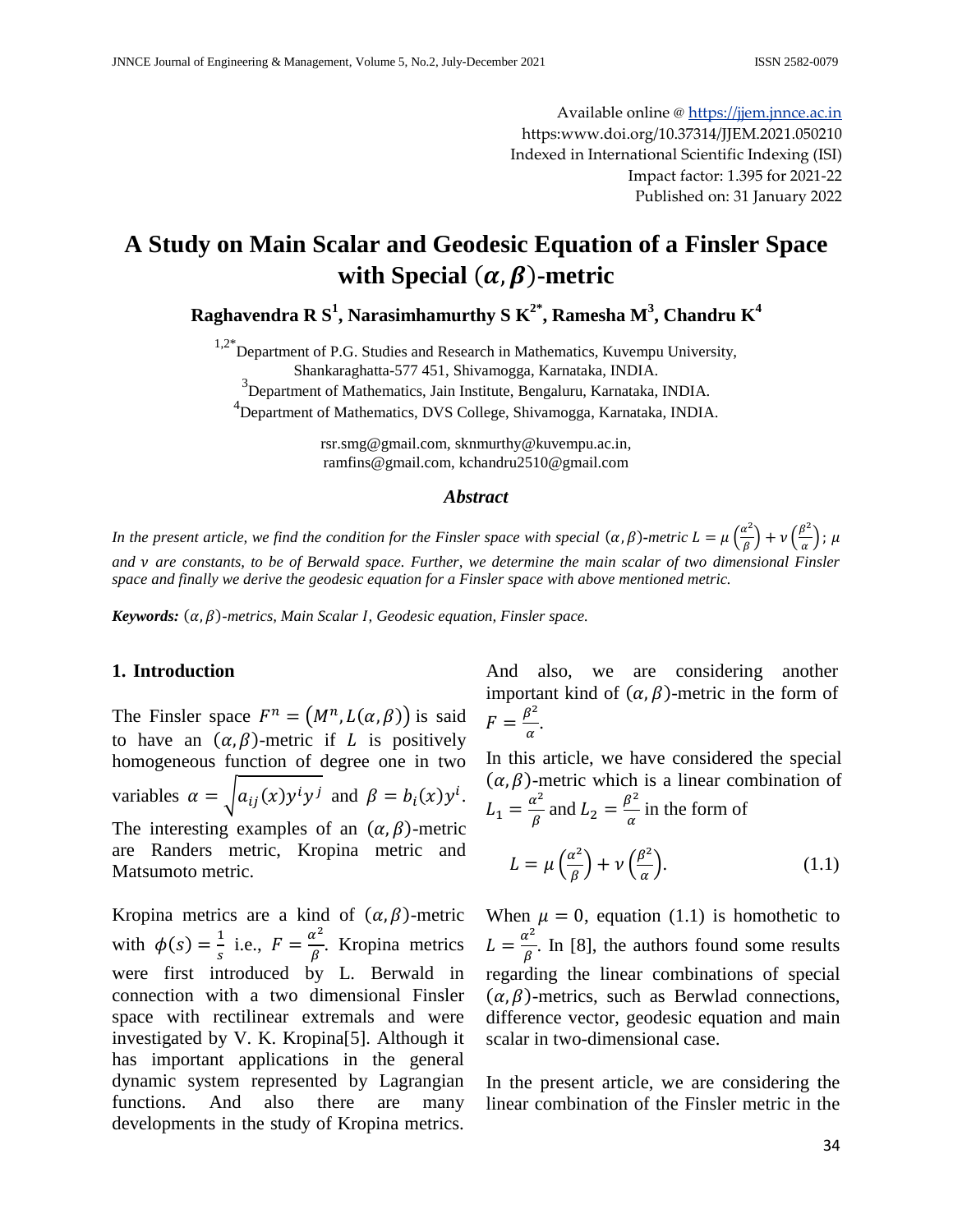form of (1.1) and find the condition for a Finsler space with the metric  $(1.1)$  to be of

condition for main scalar for two dimensional Finsler space. Finally, we derive the geodesic equation for a Finsler space with the metric (1.1).

### **2. Preliminaries**

Let *M* be an *n*-dimensional  $C^{\infty}$  manifold. Let  $T_xM$  be the tangent space at  $x \in M$  and  $TM = U_{x \in M} T_x M$  the tangent space of M. Each element of  $TM$  has of the form  $(x, y)$ , where  $x \in M$  and  $y \in T_xM$ .

**Definition 2.1.** A Finsler metric on a manifold M is a function  $L: TM \rightarrow [0, \infty)$ , having the following properties:

- i) L is  $C^{\infty}$  on  $TM_0$ ,
- ii)  $L(x, \lambda y) = \lambda L(x, y), \lambda > 0,$
- iii) For any tangent vector  $y \in T_xM$ , the vertical Hessian of  $\frac{L^2}{2}$  $\frac{y}{2}$  given by  $\mathbf{1}$

$$
g_{ij}(x, y) = \left[\frac{1}{2}L^2\right]y^i y^j
$$
  
is positive definite.

For a given Finsler metric  $F = F(x, y)$ 

$$
\frac{d^2x^i}{ds^2} + 2G^i\left(x, \frac{dx}{ds}\right) = 0,\t(2.1)
$$

where  $G^i = G^i(x, y)$  is called the geodesic coefficient which is given by

$$
G^{i}(x,y) = \frac{1}{4}g^{il}(x,y)\left[2\frac{\partial g_{jl}}{\partial x^{k}}(x,y) - \frac{\partial g_{jl}}{\partial x^{k}}(x,y)\right]
$$

where the matrix  $g^{ij}$  means the inverse of matrix  $(g_{ii})$ .

For an  $(\alpha, \beta)$ -metric, the space  $R^n = (M^n,$ is called the associated Riemannian space with  $F^n = (M^n, L(\alpha, \beta))$  ([1], [6]). In the following discussion, the Riemannian metric  $\alpha$  is not supported to be positive definite and we shall restrict our discussion to a domain  $(x, y)$ , Berwald space. In the next part, we discuss the

where  $\beta$  does not vanishes. The covariant differentiation with respect to Levi-Civita connection  $\gamma_{ik}^i(x)$  of  $R^n$  is denoted by (|). Let us denote

$$
r_{ij} = \frac{1}{2} (b_{i|j} + b_{j|i}), \quad s_{ij} = \frac{1}{2} (b_{i|j} - b_{j|i}),
$$
  
\n
$$
r_j = b^r r_j^r, \quad s_j = b_r s_j^r, \quad b^i = a^{ir} b_r,
$$
  
\n
$$
b^2 = a^{rs} b_r b_s.
$$

**Definition 2.2**. A Finsler space is called Berwald space, if  $G_{ik}^i$  are the functions of position alone, i.e., Berwald connection  $B\Gamma$  if linear.

The coefficients  $G_{ik}^{i}(x, y)$  of Berwald connection can be computed from the sprays  $G<sup>i</sup>$  as follows:

$$
G_j^i(x, y) = G_{(j)}^i
$$
 and  $G_{jk}^i(x, y) = G_{j(k)}^i$ .

The Berwald connection  $BT = (G_{ik}^i, G_i^i)$  of  $F^n$ plays a very important in the present article. According to [5],  $B_{ik}^{i}$  denote the difference tensor of  $G_{ik}^i$  from  $\gamma_{ik}^i$  of a Finsler space  $F^n$ are written in the form

$$
G_{jk}^{i} = \gamma_{jk}^{i}(x) + B_{jk}^{i}(x, y).
$$
 (2.2)

By transvecting the above by  $y^k$  and  $y^l$ , we have the functions  $G^i(x, y)$  of  $F^n$  with  $(\alpha, \beta)$ metric are in the form

$$
2G^{i} = \gamma_{00}^{i} + 2B^{i}
$$
  
\n
$$
B^{i} = \frac{E}{\alpha} y^{i} + \alpha \frac{L_{\beta}}{L_{\alpha}} S_{0}^{i} - \alpha \frac{L_{\alpha\alpha}}{L_{\alpha}} C^{*} \left[ \frac{y^{i}}{\alpha} - \frac{\alpha}{\beta} b^{i} \right]
$$
  
\n(2.3)

where 
$$
E = \frac{\beta L_{\beta}}{L} C^*
$$
,  
\n
$$
C^* = \frac{\alpha \beta (r_{00}L_{\alpha} - 2\alpha s_0L_{\beta})}{2(\beta^2 L_{\alpha} + \alpha \gamma^2 L_{\alpha \alpha})}
$$
 and  
\n
$$
\gamma^2 = b^2 \alpha^2 - \beta^2
$$

Here,  $B^i$  is called the difference vector of a Finsler space with an  $(\alpha, \beta)$ -metric. Here the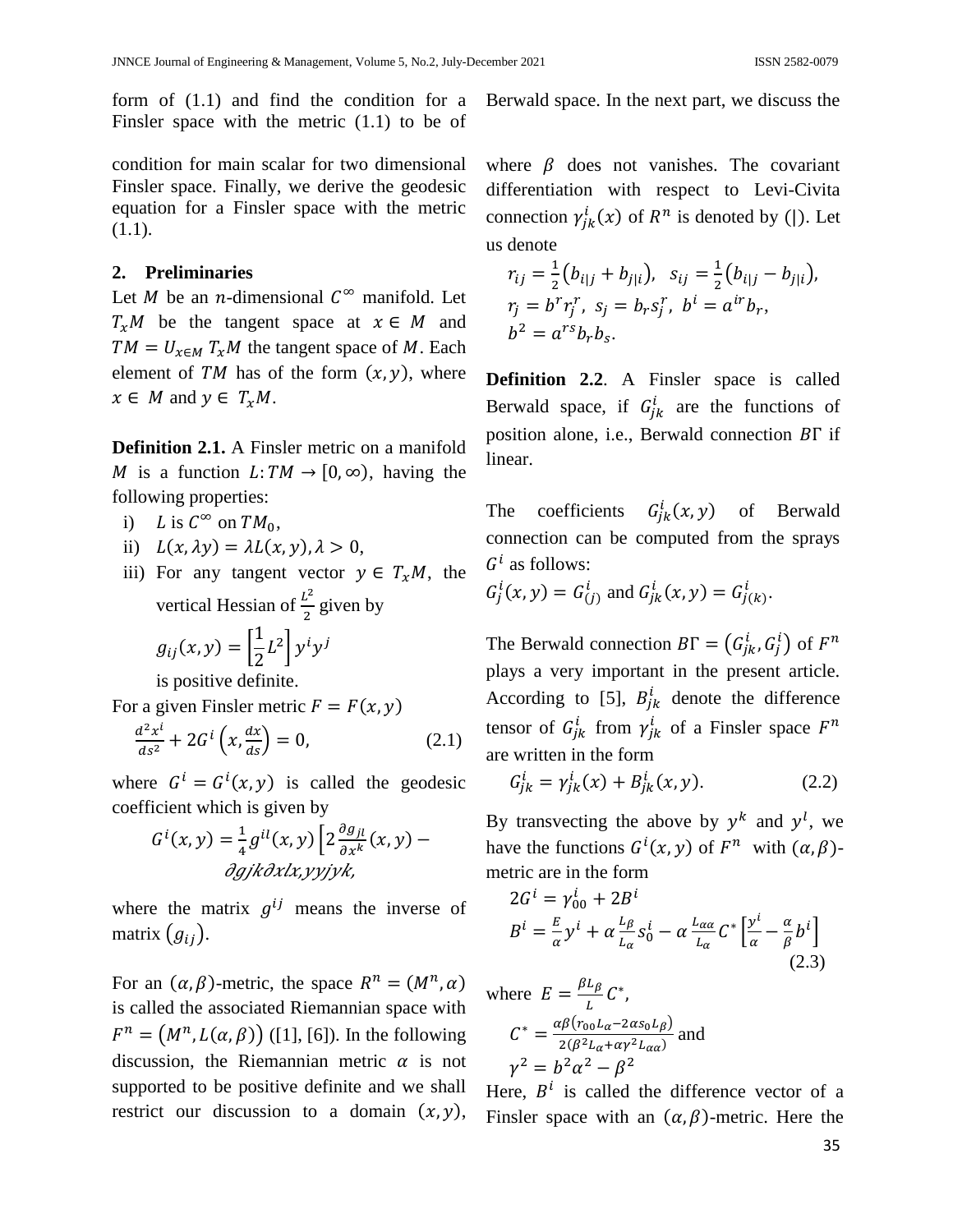subscript '0' means contraction by  $y^i$ . We use We suppose that  $F^n$  is a Berwald space, then the following lemma later:

**Lemma 2.1.** [2] If  $\alpha^2 \equiv 0 \pmod{\beta}$ , that is,  $a_{ij}(x)y^i y^j$  contains  $b_i(x)y^i$  as a factor, then the dimension is equal to two and  $b<sup>2</sup>$  vanishes. In this case, we have  $\delta = d_i(x) y^i$  satisfying  $\alpha^2 = \beta \delta$  and  $d_i b^i = 2$ . Throughout this paper, we consider that

# $\alpha^2 \neq 0 (mod \beta).$

## **3. Finsler** space with  $(\alpha, \beta)$ -metric of **Berwlad type**

The present section is devoted to find the condition for a Finsler space  $F^n$  with the metric (1.1) to be a Berwald space.

The partial derivatives of (1.1) with respect to  $\alpha$  and  $\beta$  are as follows:

$$
L_{\alpha} = \frac{2\mu\alpha^3 - \nu\beta^3}{\alpha^2 \beta}, L_{\beta} = \frac{2\nu\beta^3 - \mu\alpha^3}{\alpha\beta^2},
$$
  
\n
$$
L_{\alpha\alpha} = \frac{2\mu\alpha^3 + 2\nu\beta^3}{\alpha^3 \beta}, L_{\beta\beta} = \frac{2\mu\alpha^3 + 2\nu\beta^3}{\alpha\beta^3},
$$
  
\n
$$
L_{\alpha\beta} = \frac{(-2\mu\alpha^3 - \nu\beta^3)}{\alpha^2 \beta^2}
$$
\n(3.1)

From (2.3), the Berwald connection  $BT =$  $(G_{ik}^i, G_i^i, 0)$  of  $F^n$  with  $(\alpha, \beta)$ -metric is given by

$$
G_j^i = \partial_j G^i = \gamma_{0j}^i + B_j^i
$$
  
\n
$$
G_{jk}^i = \partial_k G_j^i = \gamma_{jk}^i + B_{jk}^i
$$
  
\nwhere  $B_j^i = \partial_j B^i$  and  $B_{jk}^i = \partial_k B_j^i$ .

Now the difference tensor  $B_{jk}^i$  are uniquely space  $F^2$  with the  $(\alpha, \beta)$ -metric is given by determined by

$$
L_{\alpha}B_{ji}^k y^j y_k + \alpha L_{\beta} (B_{ji}^k b_k - b_{j|i}) y^j = 0,
$$
\n(3.2)

where 
$$
B_{jki} = a_{kr}B_{ji}^r
$$
.  
\nPlugging (3.1) in (3.2), we have  
\n
$$
(2\mu\alpha^3\beta - \nu\beta^4)B_{jki}y^jy^k + \alpha^2(2\nu\beta^3 - \mu\alpha^3)
$$
\n
$$
\cdot (B_{jki}b^k - b_{j|i})y^j = 0,
$$
\n(3.3)  
\nwhere  $B_{jki} = a_{kr}B_{ji}^r$ .

 $B_{ik}^i$  and  $b_{i,j}$  are functions of position alone. Then (3.3) is separated as rational and irrational terms in  $(y^i)$  as follows:

$$
-v\beta^{4}B_{jki}y^{j}y^{k} + 2v\alpha^{2}\beta^{3}(B_{jki}b^{k} - b_{j|i})y^{j}
$$

$$
+ \alpha\{2\mu\alpha^{2}\beta B_{jki}y^{j}y^{k}
$$

$$
- \mu\alpha^{4}(B_{jki}b^{k} - b_{j|i})y^{j}\} = 0,
$$
(3.4)

which yields two equations  $-\nu\beta B_{iki}y^{j}y^{k} + 2\nu\alpha^{2}(B_{iki}b^{k} - b_{i|i})y^{j} = 0,$ 

$$
\begin{array}{cc}\n\text{Cyl}(t) & \text{Cyl}(t) & \text{Cyl}(t) \\
\text{Cyl}(t) & \text{Cyl}(t) & \text{Cyl}(t)\n\end{array}\n\tag{3.5}
$$

$$
2\mu\beta B_{jki}y^jy^k - \mu\alpha^2 \Big(B_{jki}b^k - b_{j|i}\Big)y^j = 0.
$$
\n(3.6)

Substituting  $(3.6)$  in  $(3.5)$ , we have

 $3\nu\beta$ 

$$
B_{jki}y^jy^k = 0,\t\t(3.7)
$$

which implies  $B_{ikl}y^jy^k = 0$ . Thus, we have  $B_{iki} + B_{kji} = 0$ . Since  $B_{iki}$  is symmetric in  $(j, i)$ , we get  $B_{jki} = 0$  easily, and from (3.5) or (3.6), we have

$$
b_{j|i} = 0.\t\t(3.8)
$$

Conversely, if  $b_{i|i} = 0$ , then  $B_{iki} = 0$  are uniquely determined from (3.3). Thus we state that:

**Theorem 3.1.** A Finsler space with a special  $(\alpha, \beta)$ -metric (1.1) is Berwlad space if and only if  $b_{i|i} = 0$ .

## **4. Main scalar of two dimensional Finsler** space with  $(\alpha, \beta)$ -metric

The main scalar  $I$  of two dimensional Finsler

$$
\epsilon I^2 = \left(\frac{L}{\alpha}\right)^4 \left[\frac{\gamma^2 (T_2)^2}{4T^3}\right]
$$
(4.1)

where  $\epsilon$  is signature of the space,  $\gamma^2 = b^2 \alpha^2$  $\beta^2$ ,

$$
T = P(P + P_0 b^2 + P_{-1} \beta)
$$
  
+  $\{P_0 P_{-2} - (P_{-1})^2\} \gamma^2$   
and  $T_2 = \frac{\partial T}{\partial \beta}$  (4.2)  
 $P = LL_1 \alpha^{-1}, P_0 = LL_{22} + (L_2)^2,$   
 $P_{-1} = (LL_{12} + L_1 L_2) \alpha^{-1},$   
 $P_{-2} = L \alpha^{-2} (L_{11} - L_1 \alpha^{-1}) + L_1^2 \alpha^{-2}$ 

36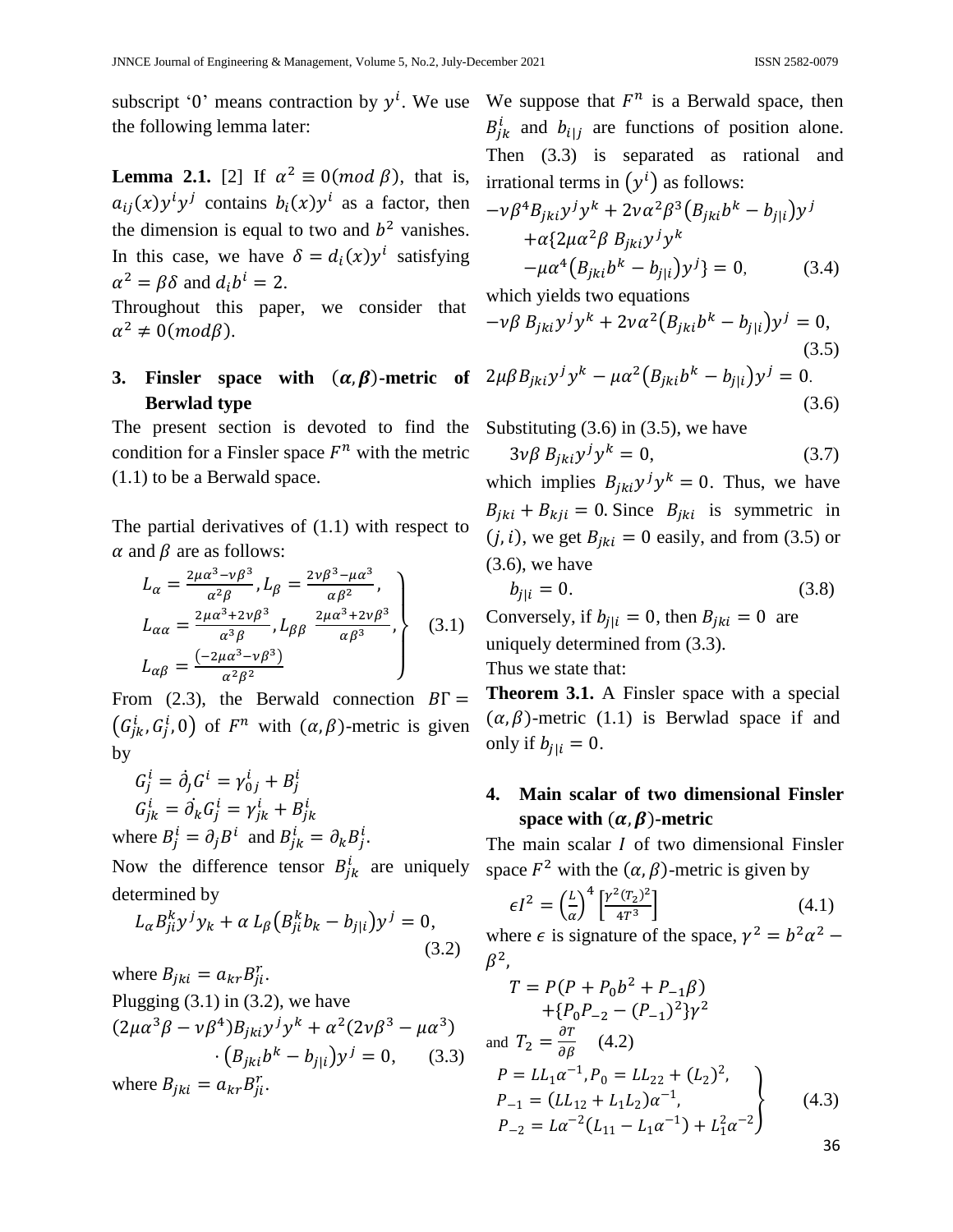of matrix  $(g_{ii})$  and 'a' denote the matrix  $(a_{ii})$ then in  $n$ -dimensional Finsler space with  $(\alpha, \beta)$ -metric, we have

$$
g = \left[ p^{(n-2)} T \right] a. \tag{4.4}
$$

Plugging  $(3.1)$  in  $(4.3)$ , we have

$$
P = \frac{2\mu^2 \alpha^6 + \mu v \alpha^3 \beta^3 - v^2 \beta^6}{\alpha^4 \beta^2},
$$
  
\n
$$
P_0 = \frac{3\mu^2 \alpha^6 + 6v^2 \beta^6}{\alpha^2 \beta^4},
$$
  
\n
$$
P_{-1} = \frac{-4\mu^2 \alpha^6 + \mu v \alpha^3 \beta^3 - 4v^2 \beta^6}{\alpha^4 \beta^3},
$$
  
\n
$$
P_{-2} = \frac{4\mu^2 \alpha^6 - \mu v \alpha^3 \beta^3 + 4v^2 \beta^6}{\alpha^6 \beta^2}
$$
\n(4.5)

For a two-dimensional Finsler space with  $(\alpha, \beta)$ -metric, we have

$$
\frac{g}{a} = T = \left(\frac{L}{a}\right)^3 \left(L_{\alpha} + \frac{L_{\beta\beta}}{a}\gamma^2\right).
$$
 (4.6)

Plugging  $(4.5)$  in to  $(4.2)$  we have

$$
T = \frac{T_3}{\alpha^8 \beta^6} \text{ and } T_2 = \frac{T_4}{\alpha^8 \beta^7} \tag{4.7}
$$

where,

$$
T_3 = 2b^2 \mu^4 \alpha^{14} + 8b^2 \mu^3 \nu \alpha^{11} \beta^3 - 3\mu^3 \nu \alpha^9 \beta^5
$$
  
+12b<sup>2</sup> \mu<sup>2</sup> \nu<sup>2</sup> \alpha<sup>8</sup> \beta<sup>6</sup> + 8b<sup>2</sup> \mu \nu<sup>3</sup> \alpha<sup>5</sup> \beta<sup>9</sup>  
-9\mu<sup>2</sup> \nu<sup>2</sup> \alpha<sup>6</sup> \beta<sup>8</sup> - 9\mu \nu<sup>3</sup> \alpha<sup>3</sup> \beta<sup>11</sup>  
+2b<sup>2</sup> \nu<sup>4</sup> \alpha<sup>2</sup> \beta<sup>12</sup> - 3\nu<sup>4</sup> \beta<sup>14</sup>, \t(4.8)

$$
T_4 = -12b^2 \mu^4 \alpha^{14} - 24b^2 \mu^3 \nu \alpha^{11} \beta^3 + 3\mu^3 \nu \alpha^9 \beta^5 + 24b^2 \mu \nu^3 \alpha^5 \beta^9 - 18\mu^2 \nu^2 \alpha^6 \beta^8 - 45\mu \nu^3 \alpha^3 \beta^{11} + 12b^2 \nu^4 \alpha^2 \beta^{12} - 24\nu^4 \beta^{14}.
$$
 (4.9)

Now plugging (4.7) in (4.1), the main scalar of Thus, we state that two dimensional Finsler space becomes

$$
\epsilon I^2 = \frac{(\mu \alpha^3 + \nu \beta^3)^4 \gamma^2 (T_4)^2}{4(T_3)^3}.
$$
 (4.10)

Thus, we state that:

**Theorem 4.2.** The main scalar of two dimensional Finsler space with  $(\alpha, \beta)$ -metric (1.1) is given by (4.10).

## **5. Geodesic equation of a Finsler space**  with  $(\alpha, \beta)$ -metric

According to [3], If g denote the determinant For a given Finsler metric  $F = F(x, y)$ , the geodesics of  $F$  satisfy the following ODE's:

$$
\frac{d^2x^i}{ds^2} + 2G^i\left(x, \frac{dx}{ds}\right) = 0,\t(5.1)
$$

where  $G^i = G^i(x, y)$  is called the geodesic coefficient, which is given by

$$
G^{i} = \frac{1}{4} g^{i l} \{ [F^{2}]_{x^{m} y^{l}} y^{m} - [F^{2}]_{x^{l}} \}.
$$

With respect to a parameter  $'t'$ , equation (5.1) can be written as

$$
\frac{d^2x^i}{dt^2} + 2G^i\left(x, \frac{dx}{dt}\right) = -\frac{t^{\prime\prime}}{t^{\prime}}\frac{dx^i}{dt},\tag{5.2}
$$

where 
$$
t' = \frac{dt}{ds}
$$
.  
\n
$$
\frac{d^2x^i}{dt^2} + \gamma_{00}^i + \frac{2L_\beta}{L_\alpha} s_0^i + \frac{2(LL_{\alpha\alpha}E)}{L_\alpha L_\beta} P^i = 0,
$$
\nwhere  $P^i = b^i - \beta \alpha^2 y^i$ .  
\nNow  $C^*$  and  $E$  becomes

$$
C^* = \frac{\alpha [\beta (2\mu \alpha^3 - \nu \beta^3) r_{00} - 2\alpha^2 (2\nu \beta^3 - \mu \alpha^3) s_0]}{2[2b^2 \mu \alpha^5 + 2b^2 \nu \alpha^2 \beta^3 - 3\nu \beta^5]}
$$
  

$$
E = \frac{\left(\alpha (2\nu \beta^3 - \mu \alpha^3) \begin{bmatrix} \beta (2\mu \alpha^3 - \nu \beta^3) r_{00} \\ -2\alpha^2 (2\nu \beta^3 - \mu \alpha^3) s_0 \end{bmatrix}\right)}{2(\mu \alpha^3 + \nu \beta^3)[2b^2 \mu \alpha^5 + 2b^2 \nu \alpha^2 \beta^3 - 3\nu \beta^5]}
$$
(5.4)

Now plugging  $(3.1)$  and  $(5.4)$  in  $(5.3)$ , we have the equation of geodesic for a Finsler space with the metric  $(1.1)$  is as follows

$$
\frac{d^2x^i}{dt^2} + \gamma_{00}^i + \frac{(2\alpha(2\nu\beta^3 - \mu\alpha^3))}{\beta(2\mu\alpha^3 - \nu\beta^3)} S_0^i
$$
  
+ 
$$
\frac{(2\mu\alpha^3 + 2\nu\beta^3) \left[\frac{\beta(2\mu\alpha^3 - \nu\beta^3)r_{00}}{-2\alpha^2(2\nu\beta^3 - \mu\alpha^3)s_0}\right]}{\beta(2\mu\alpha^3 - \nu\beta^3)[2b^2\mu\alpha^5 + 2b^2\nu\alpha^2\beta^3 - 3\nu\beta^5]} P^i = 0,
$$
(5.5)

**Theorem 5.3.** With respect to an arc length  $t'$ in the associated Riemannian space  $R^n$  $(M^n, \alpha)$ , the equation of geodesic of a Finsler space  $F^n$  with the metric (1.1) is in the form of (5.5), where  $\gamma_{ik}^i(x)$  are Christoffel symbols of  $R^n$ .